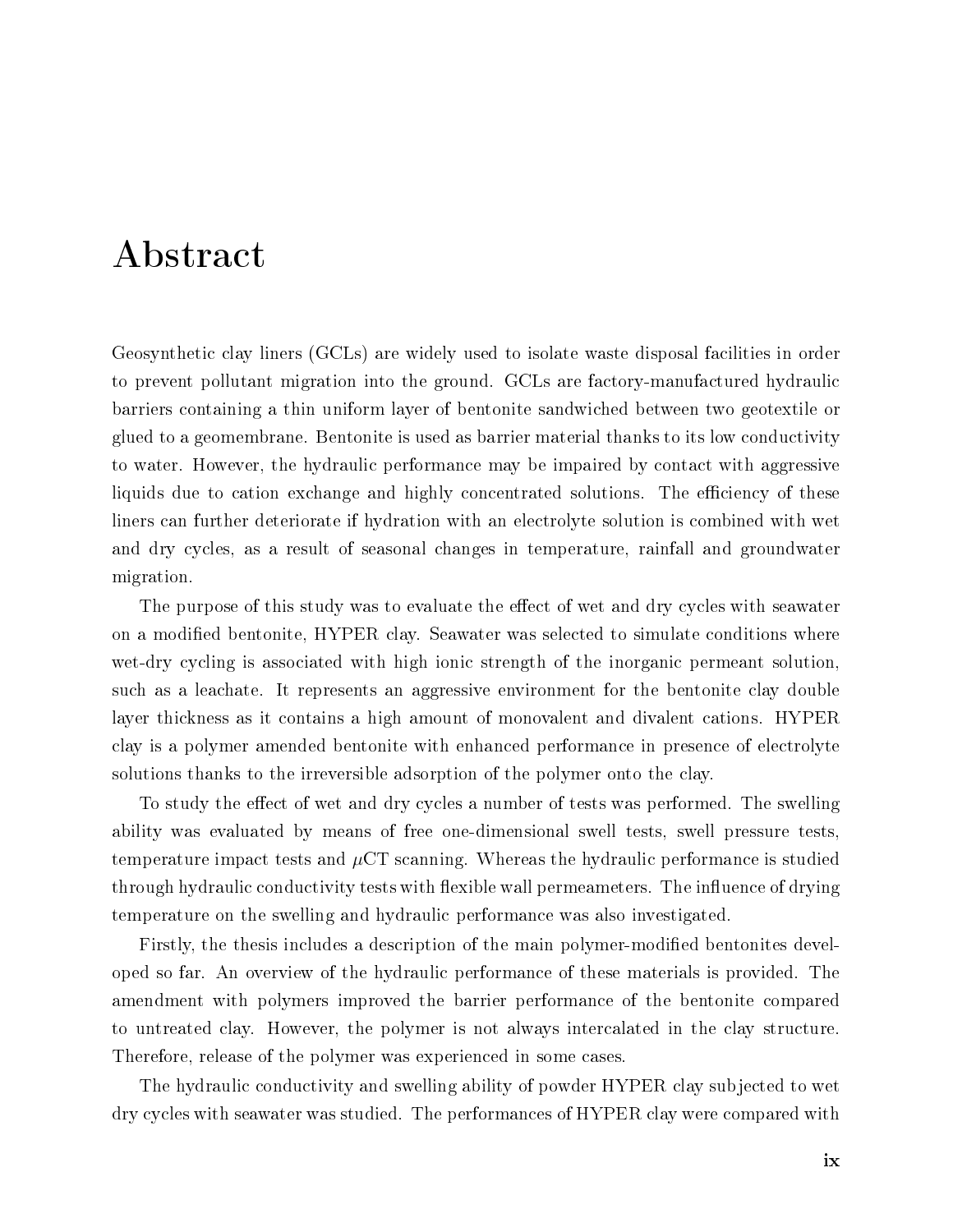those of untreated sodium bentonite. The swelling ability was quantified by means of free one-dimensional swell tests. The treatment with the anionic polymer improved the swelling and sealing ability of the bentonite subjected to six wet and dry cycles with seawater. The swelling of HYPER clay treated with 8% of polymer at the end of the cycles was comparable to the maximum swelling of untreated bentonite in deionized water. In addition,  $\mu$ CT analysis demonstrated the better self-healing capacity and the smaller volume of cracks of HYPER clay compared to untreated bentonite. Unlike the untreated clay, HYPER clay maintained low permeability to seawater throughout the cycles.

The impact of three different drying temperatures (air,  $40^{\circ}C$  and  $60^{\circ}C$ ) on the selfhealing capacity, swelling ability and water adsorption of HYPER clay and untreated clay was investigated using oedometer cells. These results were then adopted to interpret the hydraulic conductivity of GCL prototypes previously subjected to wet and dry cycles at different drying temperatures (40°C, 60°C and 105°C). In addition, the impact of wet and drying temperatures (40°C, 60°C and 105°C). In addition, the impact of wet and dry cycles on the GCLs overlap was evaluated by means of the flow box. The flow box allows the measurement of a large scale sample and it is possible to check the permeability in different sections of the sample surface.

The swelling ability and water adsorption of HYPER clay always exceeded the values recorded for the untreated clay independently of the drying temperature. The higher swell of HYPER clay suggests a better hydraulic performance compared to untreated clay. Indeed, the hydraulic conductivity to seawater after four wet and dry cycles of the GCL containing the polymer treated bentonite was lower compared to the GCLs containing untreated clay at each drying temperature. These findings demonstrated the persistence of the polymer in the bentonite structure. The HYPER clay treatment intercalates the polymer in the interlayer region of the bentonite, likely inducing a disperse structure of the bentonite.

Swell pressure tests were conducted to measure the swelling ability of both untreated clay and HYPER clay through four wet and dry cycles with seawater at a drying temperature of <sup>40</sup>°C. Untreated bentonite was also subjected to wet and dry cycles with NaCl solution. HYPER clay confirmed its higher swelling ability even in presence of an aggressive environment, i.e. seawater. These results were interpreted theoretically with the model developed by Dominijanni and Manassero (2012a,b). The theoretical curves were drawn based on the swell pressure of untreated bentonite and HYPER clay 8% to increasing ionic strength. The assumption of constant number of platelets per aggregate independently of the ionic strength was adopted to obtain acceptable estimations of the experiments performed. This first interpretation demonstrated that the polymer treatment increased the net negative charge of the clay and limited the aggregation between clay platelets with a consequent improvement of the swelling ability. The swell pressures values through wet and dry cycles with sodium